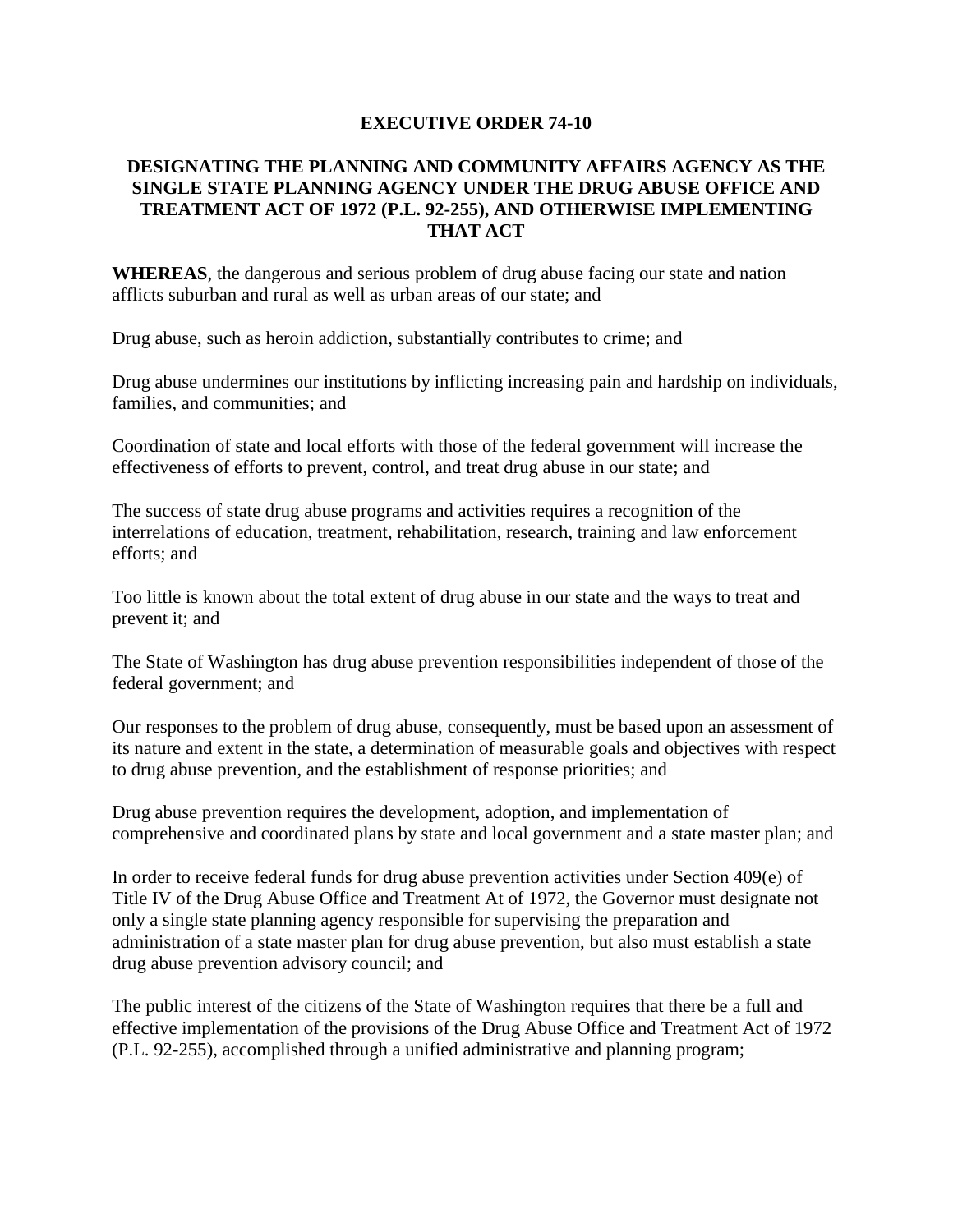**NOW THEREFORE, I**, Daniel J. Evans, by virtue of the authority vested in me as Governor of the State of Washington, do hereby proclaim the following Executive Order:

1. The Planning and Community Affairs Agency is hereby designated as the single state agency responsible for the preparation and administration of, or the supervision of the preparation and administration of the State plan for planning, establishing, conducting, and coordinating projects for the development of more effective drug abuse prevention functions in the State, pursuant to the Drug Abuse Office and Treatment Act of 1972 (P.L. 92-255) as now or hereafter amended. The Planning and Community Affairs Agency shall have the primary responsibility to develop, implement, and revise as necessary a comprehensive State Master Plan for drug abuse prevention, which plan shall establish priorities for drug abuse programs and, when approved by the Governor, shall constitute the Governor's recommendations to all program agencies for the determination of allocations of state and federal resources for drug abuse prevention, treatment, education, and control. As the single state agency, the Planning and Community Affairs Agency also shall be responsible for the general monitoring, review, evaluation, and approval of drug abuse prevention activities pursuant to the Drug Abuse Office and Treatment Act of 1972, and the coordination of those activities with and among local units of government. It may apply on behalf of the State of Washington for grants authorized by Section 409 of the Drug Abuse Office and Treatment act of 1972, carry out all duties and responsibilities required by such Act and regulations and responsibilities required by such Act and regulations promulgated pursuant thereto. It shall not, however, assume the administration of drug abuse prevention programs not directly related to its planning responsibilities unless these programs cannot be located within another state agency.

The Director of the Planning and Community Affairs Agency shall establish a program within the Agency and appoint an executive head for such program to carry out the purposes of this executive order.

2. To facilitate coordination of drug abuse prevention programs and to otherwise assist the Planning and Community Affairs Agency in its drug abuse prevention functions, the Inter-Agency Committee on Drug Abuse Prevention and the Governor's Advisory Council on Drug Abuse Prevention shall be established.

3. The Inter-Agency Committee on Drug Abuse Prevention shall consist of the supervisor or administrator of each drug abuse program or office within State Government. This Committee shall assist the Planning and Community Affairs Agency in the development and implementation of the State Master Plan for drug abuse prevention.

4. The Governor's Advisory Council for Drug Abuse Prevention shall consist of persons appointed by the Governor, who are representative of the different geographical areas of the State as well as non-governmental organizations and groups and local governmental agencies concerned with the treatment and prevention of drug abuse and drug dependence. The Governor's Advisory Council for Drug Abuse Prevention shall consult with and advise the Governor, the Planning and Community Affairs Agency, and the Inter-Agency Committee for Drug Abuse Prevention, regarding the development and implementation of the State Master Plan for drug abuse prevention.